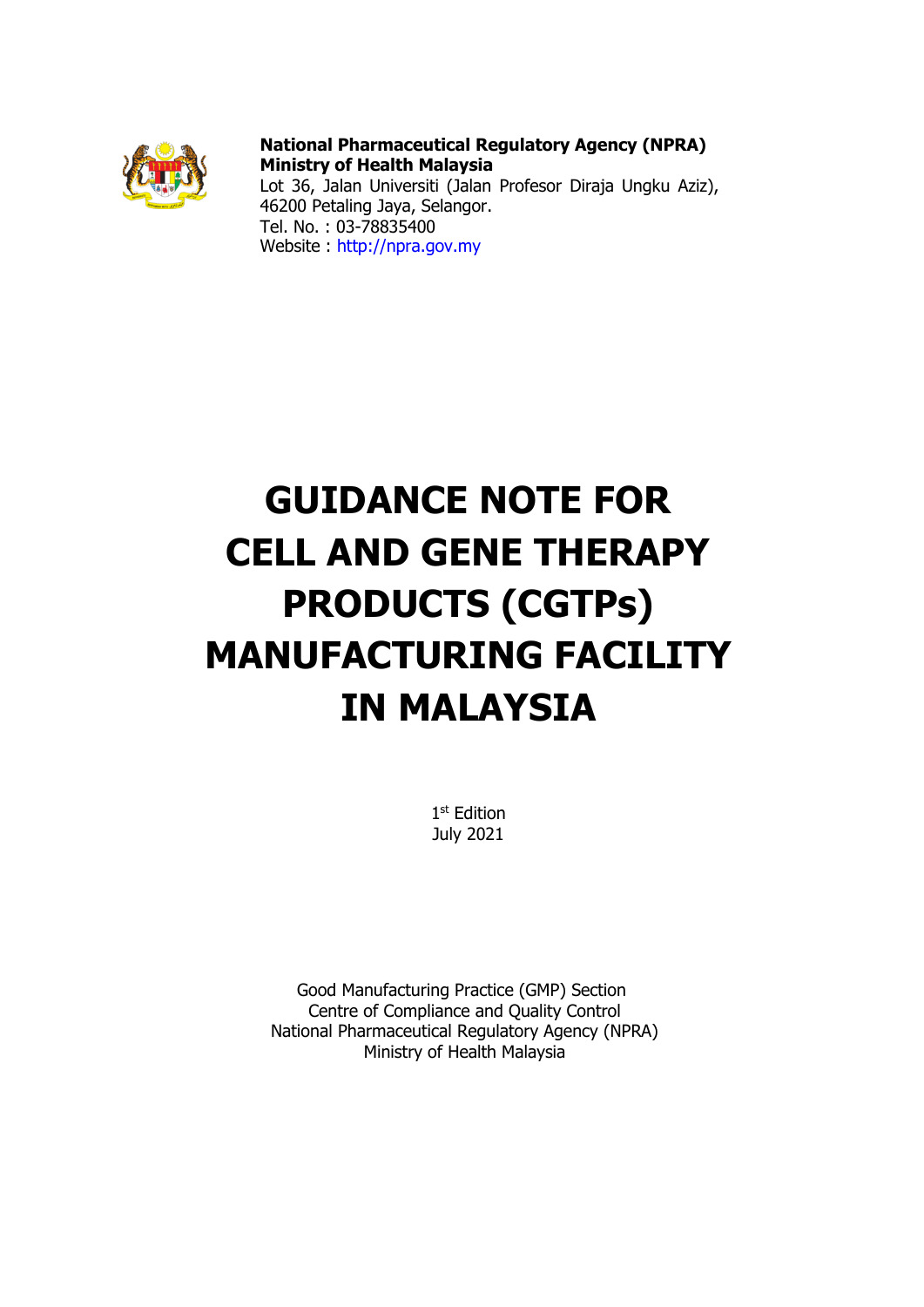# **TABLE OF CONTENTS**

|                                                                                                  | No. Title                                                                  | Page |  |  |  |  |  |  |
|--------------------------------------------------------------------------------------------------|----------------------------------------------------------------------------|------|--|--|--|--|--|--|
| 1.0                                                                                              | <b>INTRODUCTION</b>                                                        | 3    |  |  |  |  |  |  |
| 2.0                                                                                              | <b>SCOPE</b>                                                               | 3    |  |  |  |  |  |  |
|                                                                                                  | 3.0 GUIDELINE IN USE                                                       | 3    |  |  |  |  |  |  |
| 4.0                                                                                              | REGULATORY PROCESS DESCRIPTION                                             |      |  |  |  |  |  |  |
|                                                                                                  | 5.0 DEPARTMENT IN CHARGE                                                   | 6    |  |  |  |  |  |  |
| 6.0                                                                                              | <b>OTHERS</b>                                                              | 6    |  |  |  |  |  |  |
|                                                                                                  | 7.0 ABBREVIATIONS                                                          |      |  |  |  |  |  |  |
|                                                                                                  | 8.0 FREQUENTLY ASKED QUESTIONS (FAQ)                                       |      |  |  |  |  |  |  |
| FIGURE 1: FLOW CHART ON REGULATORY PROCESS OF NEW CGTPS<br>- 10<br><b>MANUFACTURING FACILITY</b> |                                                                            |      |  |  |  |  |  |  |
|                                                                                                  | APPENDIX A: COMPANY AND PRODUCT DETAILS & CGTPs 11<br><b>MANUFACTURERS</b> |      |  |  |  |  |  |  |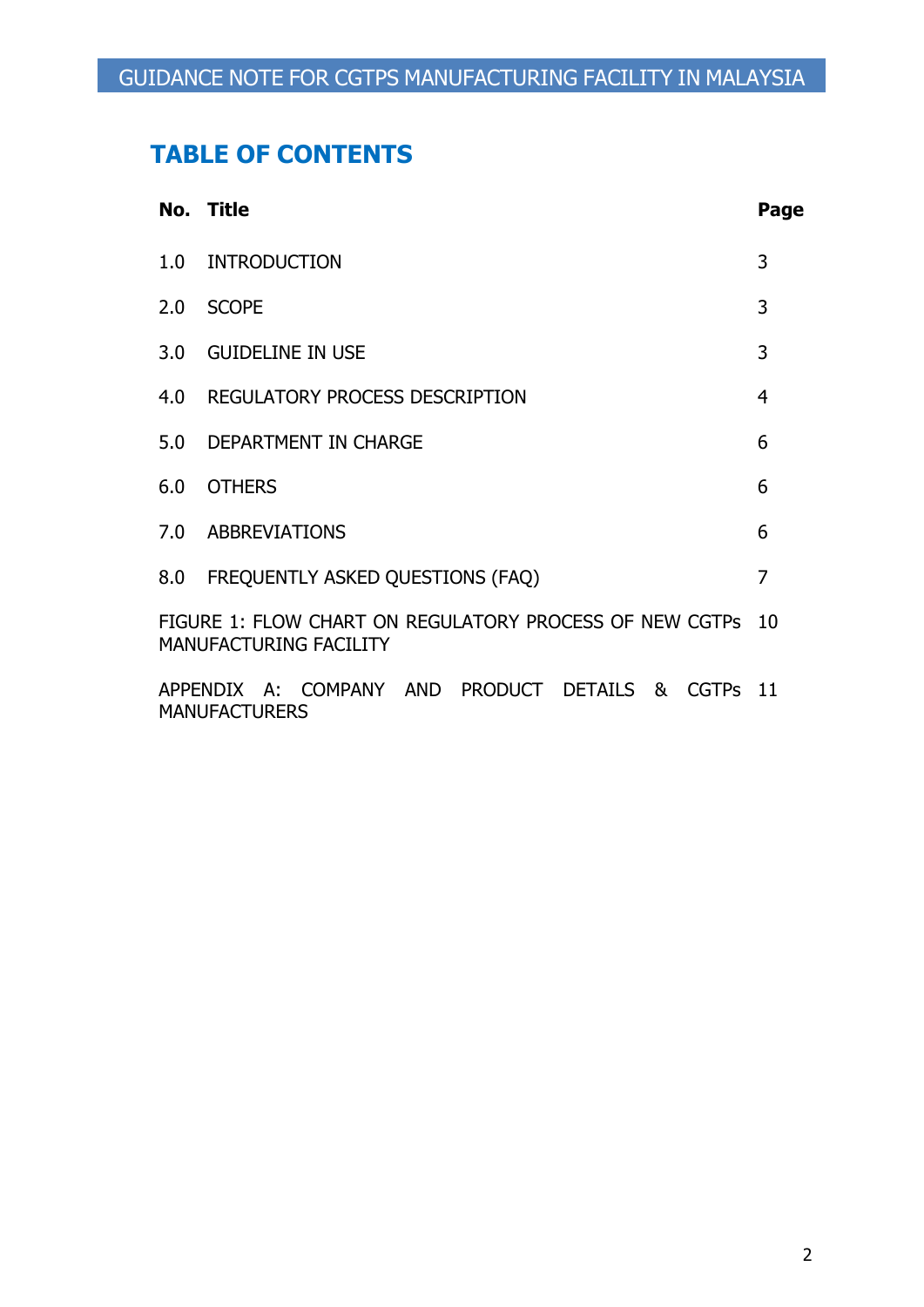## **1.0 INTRODUCTION**

This guide is established to facilitate and provide guidance for any organization or establishment in setting up a manufacturing facility for CGTPs which are regulated by NPRA. This guidance document contains the regulatory process description and type of inspection involved for CGTPs manufacturing facility as well as the frequently asked questions (FAQs).

Note:

This guide is issued to replace the Guidance Note for Biological Products Facility Establishment in Malaysia, Second Edition, 1 October 2017.

# **2.0 SCOPE**

- 2.1 The scope of this guidance note is **only applicable to Class II CGTPs: Higher risk cell therapy products.**
- 2.2 This guidance note excludes **Class I CGTPs: Lower risk cell therapy products** since this class of CGTPs is not regulated by NPRA.

# **3.0 GUIDELINES IN USE**

Applicants must be fully aware and understand the legal requirements and guidelines used in initiating the set-up of a CGTPs manufacturing facility in Malaysia. For this purpose, this guidance note enlisted the related regulations and guidelines for reference.

- 3.1 Regulations
	- i. Sales of Drugs Act 1952
	- ii. Control of Drugs and Cosmetics Regulations 1984 (CDCR 1984)
	- iii. Directive and Guidelines issued under Regulations 29, CDCR 1984
		- Arahan Pengarah Kanan Perkhidmatan Farmasi Bilangan 6 Tahun 2017: Direktif Kuatkuasa Perlaksanaan Guidance Document dan Guidelines for Registration of Cell and Gene Therapy Products (CGTPs), December 2015 dan Good Tissue Practice Guideline, 2<sup>nd</sup> Edition, December 2015; 29 May 2017
		- Arahan Pengarah Kanan Perkhidmatan Farmasi Bilangan 19 Tahun 2020: Direktif Berkenaan Perlaksanaan Pendaftaran Produk dan Penguatkuasaan Secara Berperingkat Bagi Produk Terapi Sel dan Gen (CGTPs) Serta Tambahan Senarai Produk Di Luar Skop Kawalan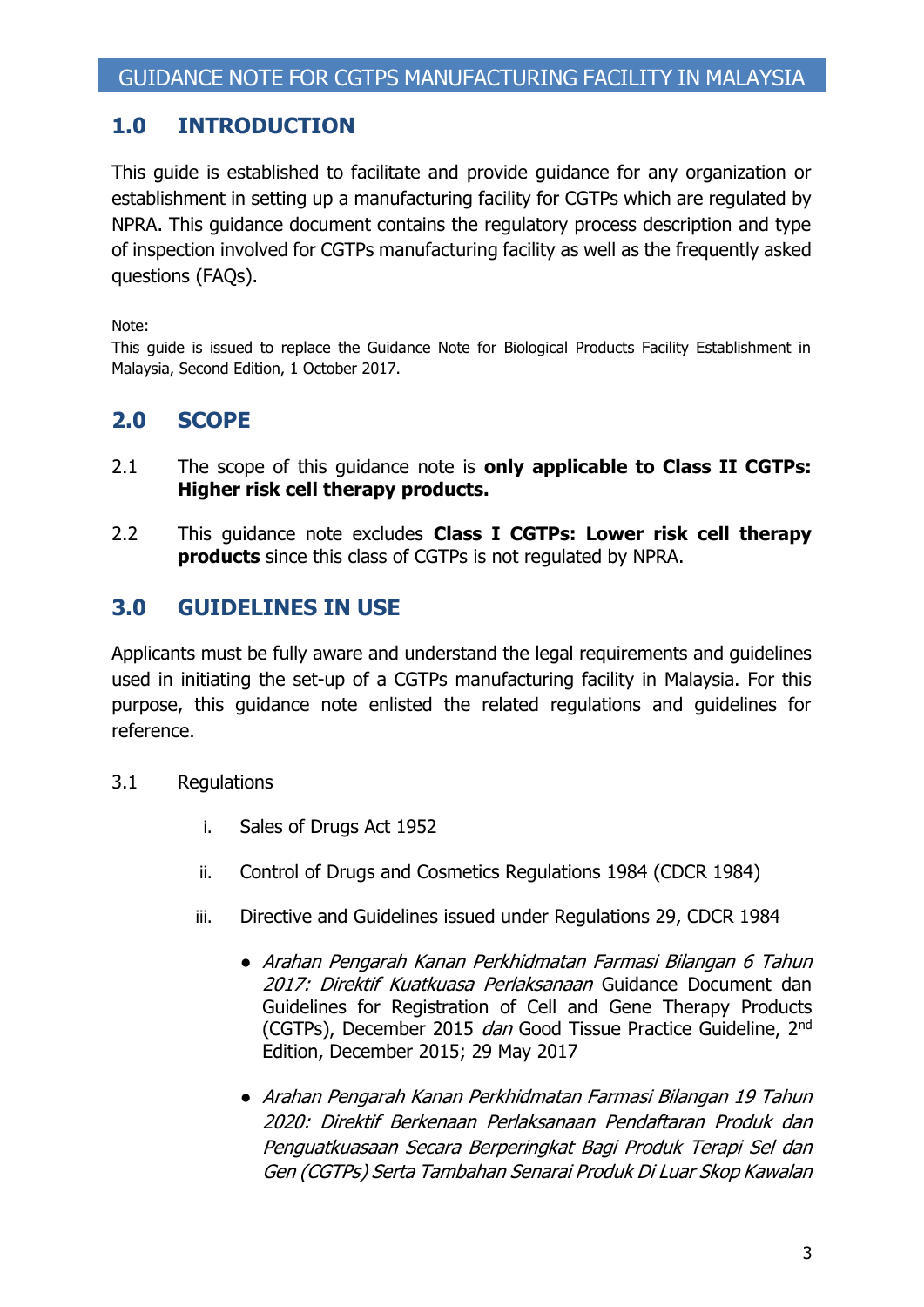CGTPs Oleh PBKD; 14 Disember 2020

#### 3.2 Guidelines

- i. PIC/S Guide to Good Manufacturing Practice for Medicinal Products and its related Annexes \*
- ii. Drug Registration Guidance Document (DRGD)
- iii. Malaysia Good Distribution Practice Guideline
- iv. Guidance Document and Guidelines for Registration of Cell and Gene Therapy Products (CGTPs) in Malaysia
- v. Good Tissue Practice Guideline

#### Note:

- \*PIC/S Annexes related to CGTPs including:
	- $\triangleright$  Annex 1 Manufacture of Sterile Medicinal Products
	- ⮚ Annex 2A Manufacture of Advanced Therapy Medicinal Products for Human Use
	- > Annex 8 Sampling of Starting and Packaging Materials
	- $\triangleright$  Annex 11 Computerized Systems
	- $\triangleright$  Annex 15 Qualification and Validation
	- ⮚ Annex 19 Reference and Retention Samples
	- $\triangleright$  Annex 20 Quality Risk Management
- The list is non-exhaustive. Applicants is required to refer to the latest regulations and guidelines.
- In PIC/S Guideline or some other guidelines, CGTPs also known as Advanced Therapy Medicinal Products (ATMP), so the term is interchangeable.

# **4.0 REGULATORY PROCESS DESCRIPTION**

### **4.1 Facility Layout Submission**

Applicant is required to submit **BPFK-503 Application for the Evaluation of Manufacturing Plant Layout** along with the required supporting documents as stated in the application form and respective processing fee (RM 1,000 for evaluation of new layout and RM 500 for evaluation of amended approved layout).

### **4.2 Preparation of Pharmaceutical Quality System (PQS)**

Upon the facility layout and other authorities' approval, applicant may begin the setup of the PQS for the manufacture of CGTPs according to the guidelines stated under 3.0 of this guidance note. This includes the construction of the manufacturing facility, qualifications of equipment and utilities, establishment of relevant documentation pertaining to training and qualification of personnel, process validation, media fill, etc. including Batch Manufacturing Record (BMR) and Standard Operating Procedures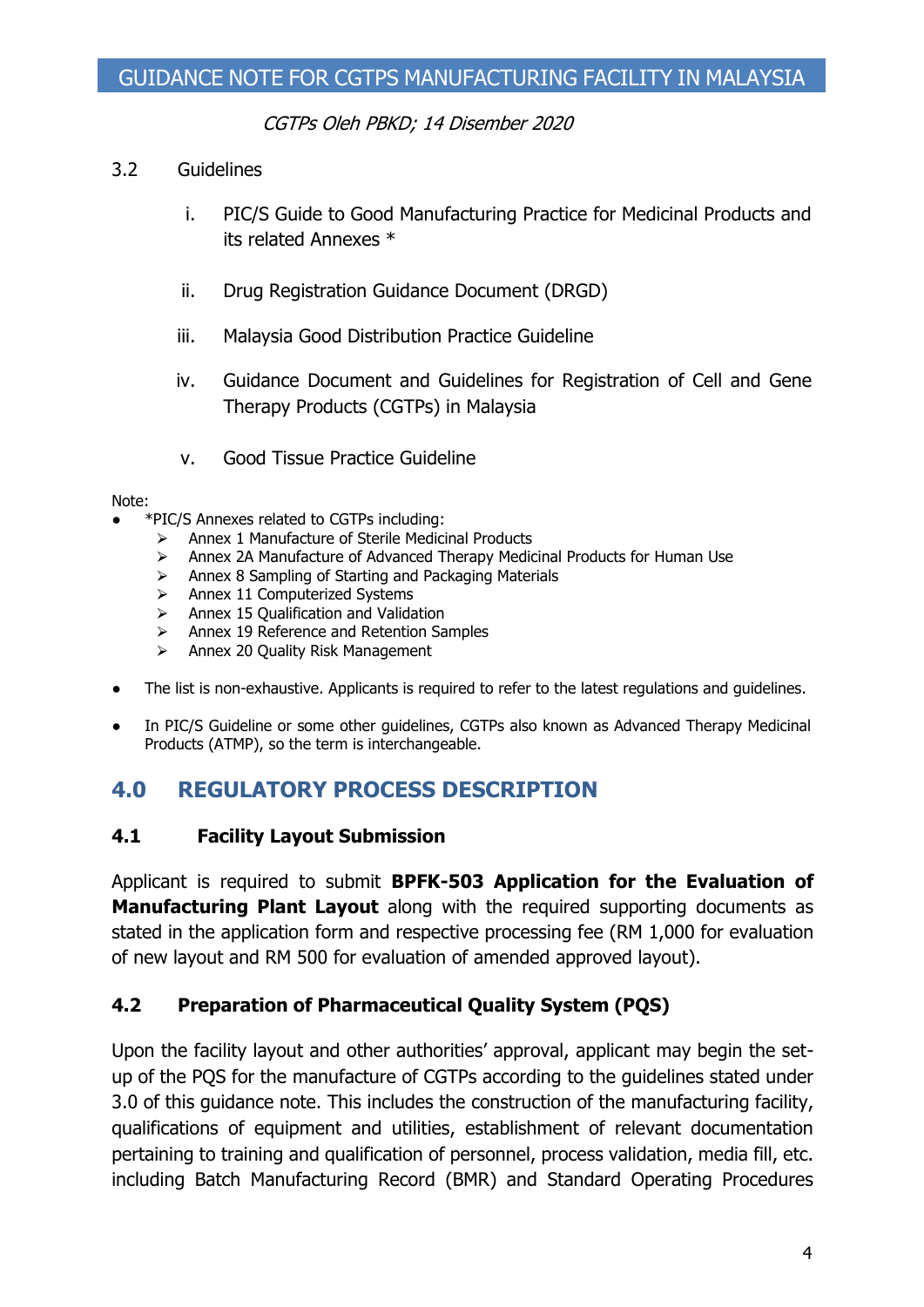### (SOPs).

Once the preparation is finalized, an inspection will be conducted on the manufacturing facility. Prior to which, applicant is required:

- a) to apply online through QUEST 3+ system for Good Manufacturing Practice (GMP) Inspection with upfront payment of RM 1,000. Applicant will receive an additional invoice of the total inspection fee based on the number of inspection days and inspector(s) involved. The inspection is charged at RM 1,000/day/inspector (maximum RM 10,000) based on Surat Kajian Semula Caj Bayaran Pemeriksaan GMP Bagi Premis Pengilang Tempatan dan Luar Negara (KK/BP09/441/239 Jld 3 [50]) dated 13 March 2007.
- b) to provide the product classification confirmation status for the product of interest, Appendix A of this guidance note together with the relevant supporting documents listed in the Appendix for the preparation of inspection.

Note:

The processing fee imposed for the application are not refundable if the application is deemed rejected which may include incomplete supporting documents upon application.

#### **4.3 Inspections**

Once payment of the inspection fee is confirmed, inspectors will proceed with the inspection. The types of inspection conducted on CGTPs manufacturing facility, which depends on the inspection objective and product category are as follows.

| a)           | Pre-Certification Inspection : An | inspection conducted<br><b>CGTPs</b><br>on<br>manufacturing facility during the voluntary<br>registration period (before year 2023).            |
|--------------|-----------------------------------|-------------------------------------------------------------------------------------------------------------------------------------------------|
| b)           | Pre-Licensing Inspection          | inspection conducted<br><b>CGTPs</b><br>: An<br>on<br>manufacturing facility for the purpose of<br>licensing and product registration.          |
| $\mathsf{C}$ | Pre-Approval Inspection           | inspection conducted on additional<br>An<br>manufacturing line/new sources of cell in an<br>existing inspected CGTPs manufacturing<br>facility. |
| d)           | Routine Inspection                | : A subsequent inspection conducted<br>on<br>existing inspected CGTPs manufacturing<br>facility according to a planned schedule by<br>NPRA.     |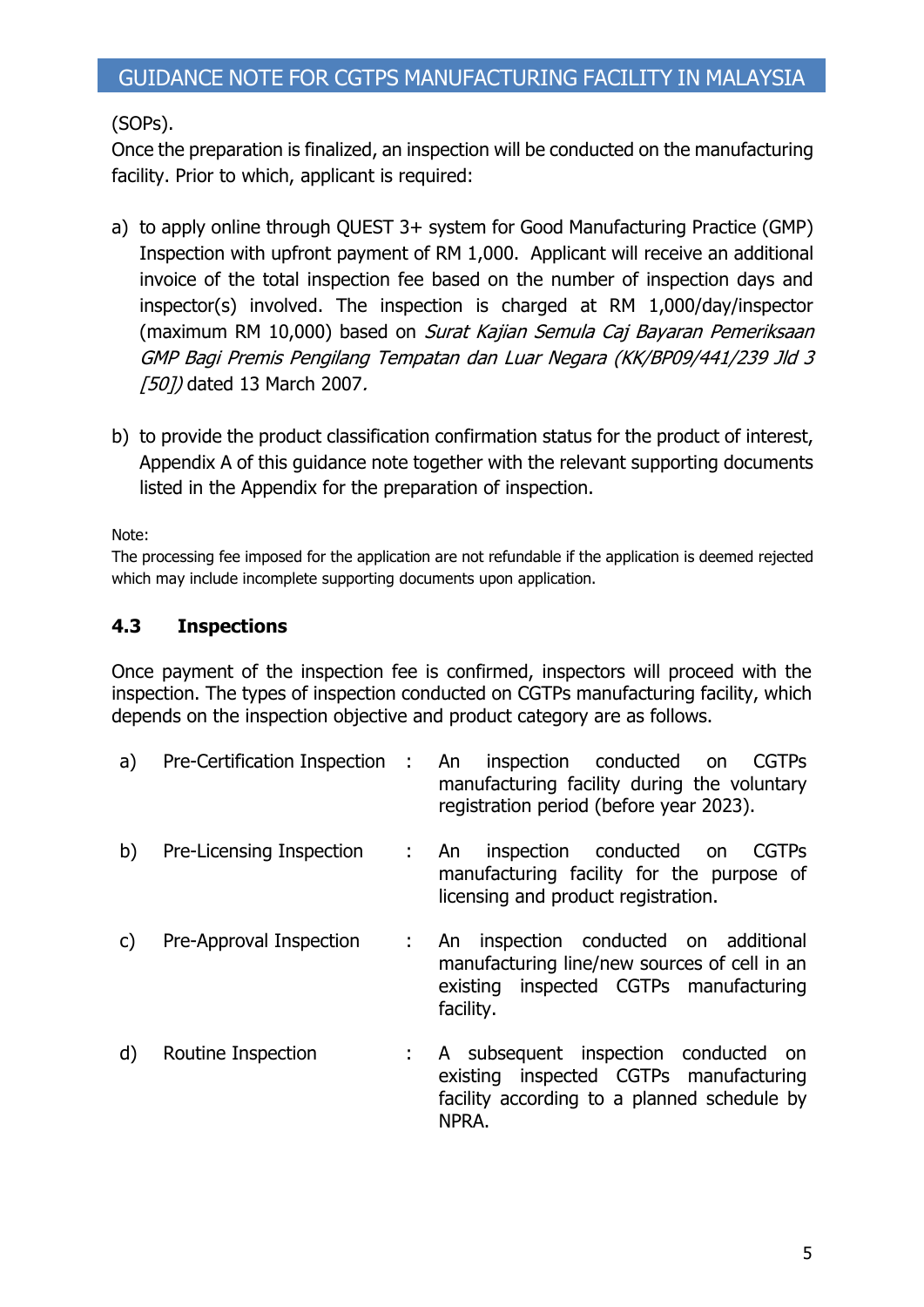- e) Verification Inspection : An inspection conducted following a punitive action. Depending on the condition, verification inspection can be combined with routine inspection.
- f) Investigation Inspection : Investigation Inspection is an inspection conducted on premises based on complaint received and product recall activity.

# **5.0 DEPARTMENT IN-CHARGE**

For any queries pertaining to this guidance note, applicants may contact;

GMP Section Centre of Compliance and Quality Control National Pharmaceutical Regulatory Agency Ministry of Health Malaysia Lot 36, Jalan Universiti (Jalan Profesor Diraja Ungku Aziz), 46200 Petaling Jaya, Selangor.

# **6.0 OTHERS**

For matters related to licensing of the private healthcare-related facility, applicants are advised to contact Cawangan Kawalan Amalan Perubatan Swasta (CKAPS), Ministry of Health Malaysia.

# **7.0 ABBREVIATIONS**

| <b>ATMP</b>  | : Advanced Therapy Medicinal Products            |
|--------------|--------------------------------------------------|
| <b>BMR</b>   | : Batch Manufacturing Record                     |
| <b>CAPA</b>  | : Corrective Action and Preventive Action Report |
| <b>CDCR</b>  | : Control of Drugs and Cosmetics Regulations     |
| <b>CGTPs</b> | : Cell and Gene Therapy Products                 |
| <b>CKAPS</b> | : Cawangan Kawalan Amalan Perubatan Swasta       |
| <b>DCA</b>   | : Drug Control Authority                         |
| <b>DRGD</b>  | : Drug Registration Guidance Document            |
| <b>FAQ</b>   | : Frequently Asked Question                      |
| <b>GMP</b>   | : Good Manufacturing Practice                    |
| <b>MOH</b>   | : Ministry of Health, Malaysia                   |
| <b>MREC</b>  | : Medical Research and Ethics Committee          |
| <b>NPRA</b>  | : National Pharmaceutical Regulatory Agency      |
| <b>PQS</b>   | : Pharmaceutical Quality System                  |
| <b>SOP</b>   | : Standard Operating Procedure                   |
|              |                                                  |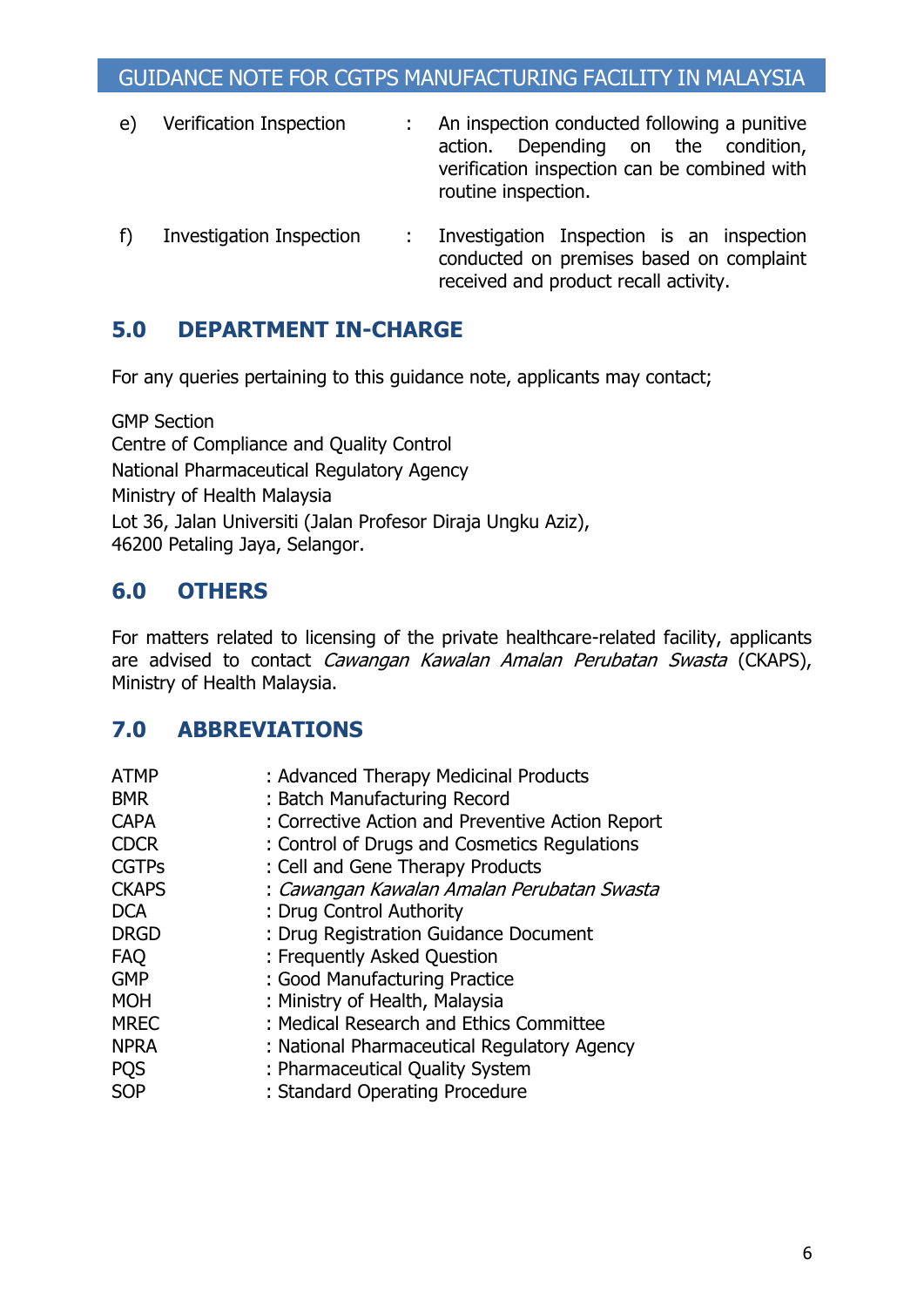## **8.0 FREQUENTLY ASKED QUESTIONS (FAQs)**

1. Does NPRA issue a manufacturing license after the inspection?

Manufacturing license will be issued to the manufacturing facility of CGTPs upon pre-licensing inspection with Acceptable GMP compliance status and upon valid registration of CGTPs via QUEST 3+ online system. The manufacturing license is to be applied separately via the QUEST 3+ online system and to be renewed every year.

2. Does cell and tissue establishment require an annual inspection?

Routine inspection will be scheduled for CGTPs manufacturing facility which has previously undergone pre-licensing inspection with acceptable GMP compliance status. The subsequent routine inspection will be scheduled according to the compliance status of the previous GMP inspection.

3. Is the Class I CGTPs manufacturing facility subjected to a GMP inspection by NPRA?

No, inspection by NPRA is only mandatory for manufacturing facility of Class II CGTPs. At this moment, Class I CGTPs are not regulated by NPRA.

4. What should I do if I have an additional line/new sources of cell in my existing inspected CGTP manufacturing facility?

Your company is required to identify the type of changes prior notification to NPRA. For the purpose of notification to NPRA, please refer further to Drug Registration Guidance Document (DRGD), Para 2 Managing Changes of Manufacturers Facility. The type of changes involved will required different further action. Your company may also contact GMP Section, Centre of Compliance and Quality Control, NPRA for further details.

5. NPRA had performed a pre-certification inspection on February 2022, what is the validity of my GMP compliance status? When should I apply for inspection?

The GMP compliance status is valid for 3 years starting from the date of inspection, so is valid until February 2025. \* Your company can apply for GMP inspection (Pre-licensing GMP Inspection) before February of 2025.

For your information, Pre-Certification Inspection is performed by NPRA (before year of 2023) to facilitate the industry for Stage I and II product screening in order to market their products before the year of 2025. There will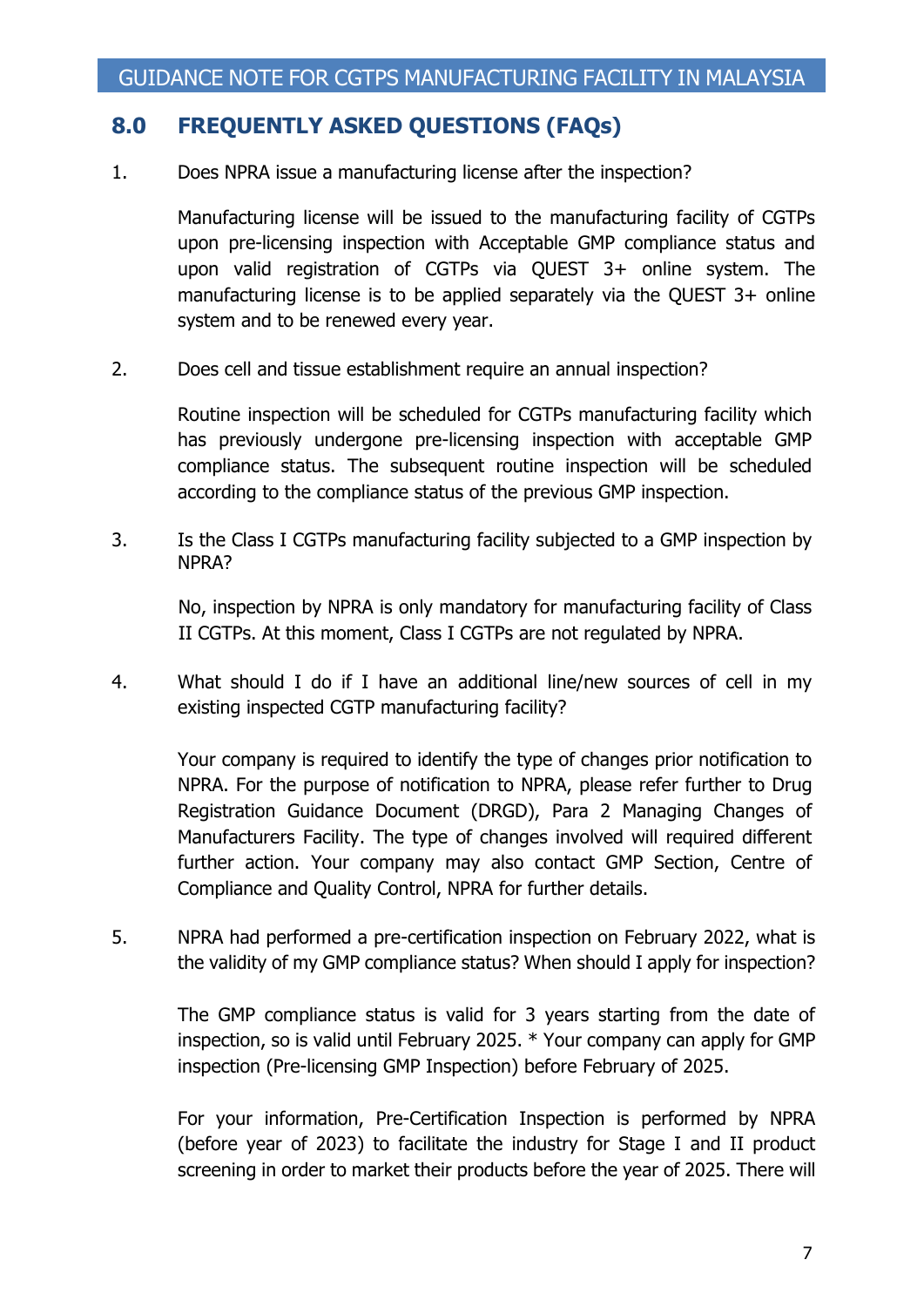be no more Pre-Certification Inspection starting 1 January 2023.

According to Directive No. 19/2020, Class II CGTP products can only be marketed after the product is registered with Drug Control Authority (DCA) (with valid product registration number, MAL) starting 1 January 2025. Furthermore, according to CDCR 1984, no person shall manufacture, sell, supply, import or possess or administer any product **unless the product is a registered product**; and the person **holds the appropriate license** required and issued under these Regulations.

Nevertheless, your company can use the valid GMP evidence based on latest Pre-Certification Inspection for the purpose of product (CGTPs) registration. However, at the same time, your company is required to apply for Pre-Licensing Inspection to avoid any delay in manufacturing license application.

\* Note: During this pandemic, remote inspection is conducted towards manufacturing premises. The validity of GMP status will be 2 years from the date of inspection.

7. What should I do if I bought over an existing CGTP manufacturing facility?

Your company is required to identify the type of changes prior notification to NPRA. For the purpose of notification to NPRA, please refer further to Drug Registration Guidance Document (DRGD), Para 2 Managing Changes of Manufacturers Facility. The type of changes involved will required different further action. Your company may also contact GMP Section, Centre of Compliance and Quality Control, NPRA for further details.

8. Who should apply for the GMP Certificate?

The manufacturer of CGTPs (which regulated by NPRA) who intends to export the CGTPs to overseas should apply for the GMP Certificate. This GMP Certificate shall be applied through QUEST 3+ online system with processing fee of RM 50/certificate.

9. How should I apply for GMP Inspection?

Your company is required to apply online through QUEST 3+ system for GMP Inspection with upfront payment of RM 1,000. Prior to that, your company is required to apply for USB token and QUEST 3+ membership.

NPRA has provided the guidance on how to apply for USB token in the NPRA website [\(https://www.npra.gov.my/index.php/en/regulation-basic.html\)](https://www.npra.gov.my/index.php/en/regulation-basic.html).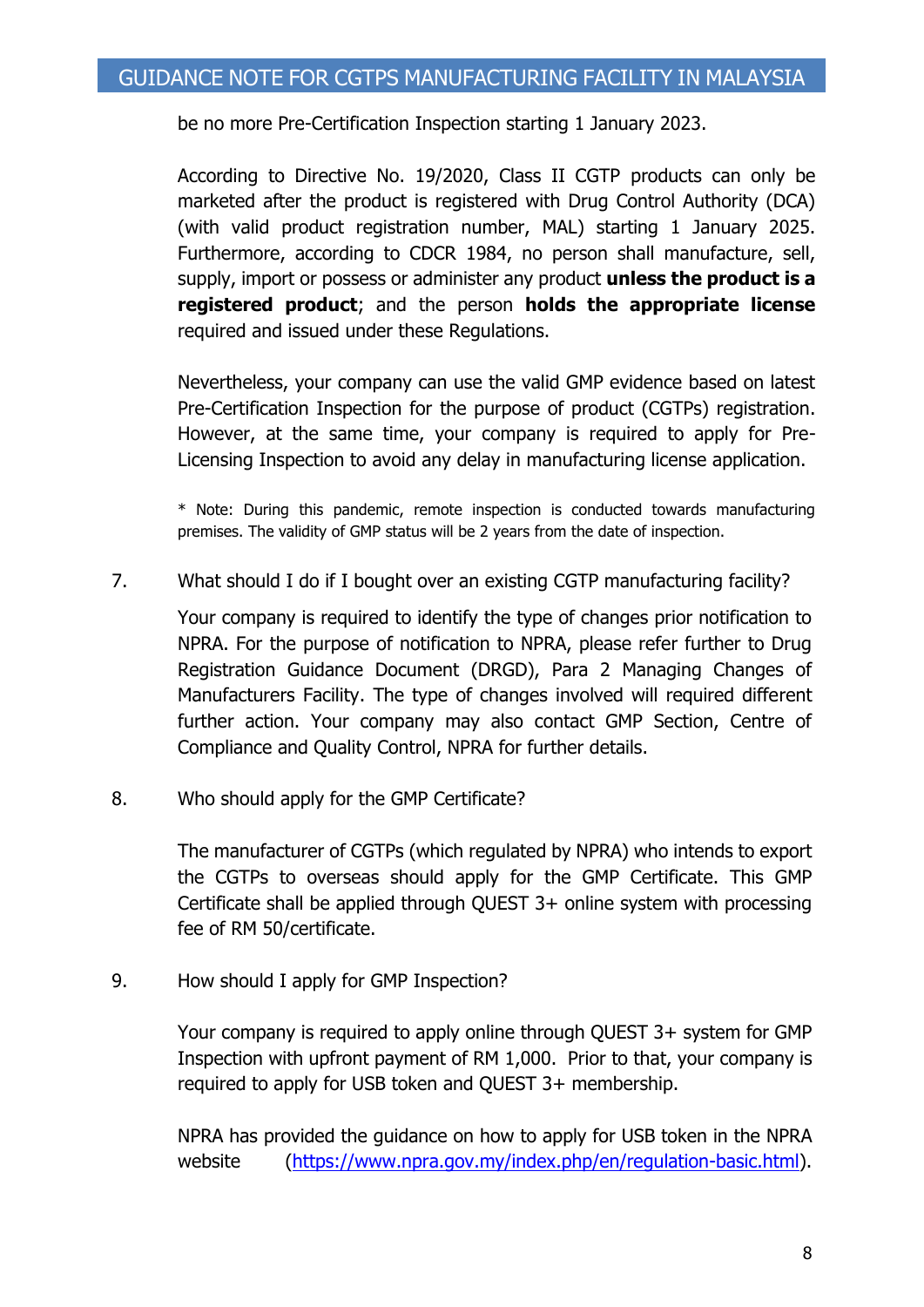### GUIDANCE NOTE FOR CGTPS MANUFACTURING FACILITY IN MALAYSIA

Your company may refer to the guidance provided including the USER MANUAL for OUEST Module via website [\(https://www.npra.gov.my/index.php/en/quest3-system-basic/user-manual](https://www.npra.gov.my/index.php/en/quest3-system-basic/user-manual-for-quest-module.html)[for-quest-module.html\)](https://www.npra.gov.my/index.php/en/quest3-system-basic/user-manual-for-quest-module.html) as well as USER MANUAL QUEST 3+ System Module: Compliance and Licensing via website [\(https://www.npra.gov.my/images/q3plus/manual/User\\_Manual\\_Module\\_GM](https://www.npra.gov.my/images/q3plus/manual/User_Manual_Module_GMP_GDP_Inspection_Licensing.pdf) [P\\_GDP\\_Inspection\\_Licensing.pdf\)](https://www.npra.gov.my/images/q3plus/manual/User_Manual_Module_GMP_GDP_Inspection_Licensing.pdf) for the step wise approach on the application.

10. Who should I contact if I have further questions about CGTPs?

In relation to specific queries pertaining to CGTPs, you can contact the following Centre in NPRA;

| a) | related enquiry |  | Setting up of CGTPs<br>manufacturing facility / GMP | : GMP Section, Centre of Compliance<br>and Quality Control             |
|----|-----------------|--|-----------------------------------------------------|------------------------------------------------------------------------|
| b) | enquiry         |  | CGTPs registration related :                        | <b>Biologics Section, Centre of Product</b><br>and Cosmetic Evaluation |

- c) Clinical trial related enquiry : Investigational Product Evaluation and Safety Section, Centre for Product and Cosmetic Evaluation
- d) Product Classification related enquiry : Product and Cosmetic Regulatory Coordination Section, Centre of Regulatory Coordination & Strategic Planning
- e) QUEST 3+ system related enquiry: : Quest Information Unit (Technical Quest), Centre of Regulatory Coordination & Strategic Planning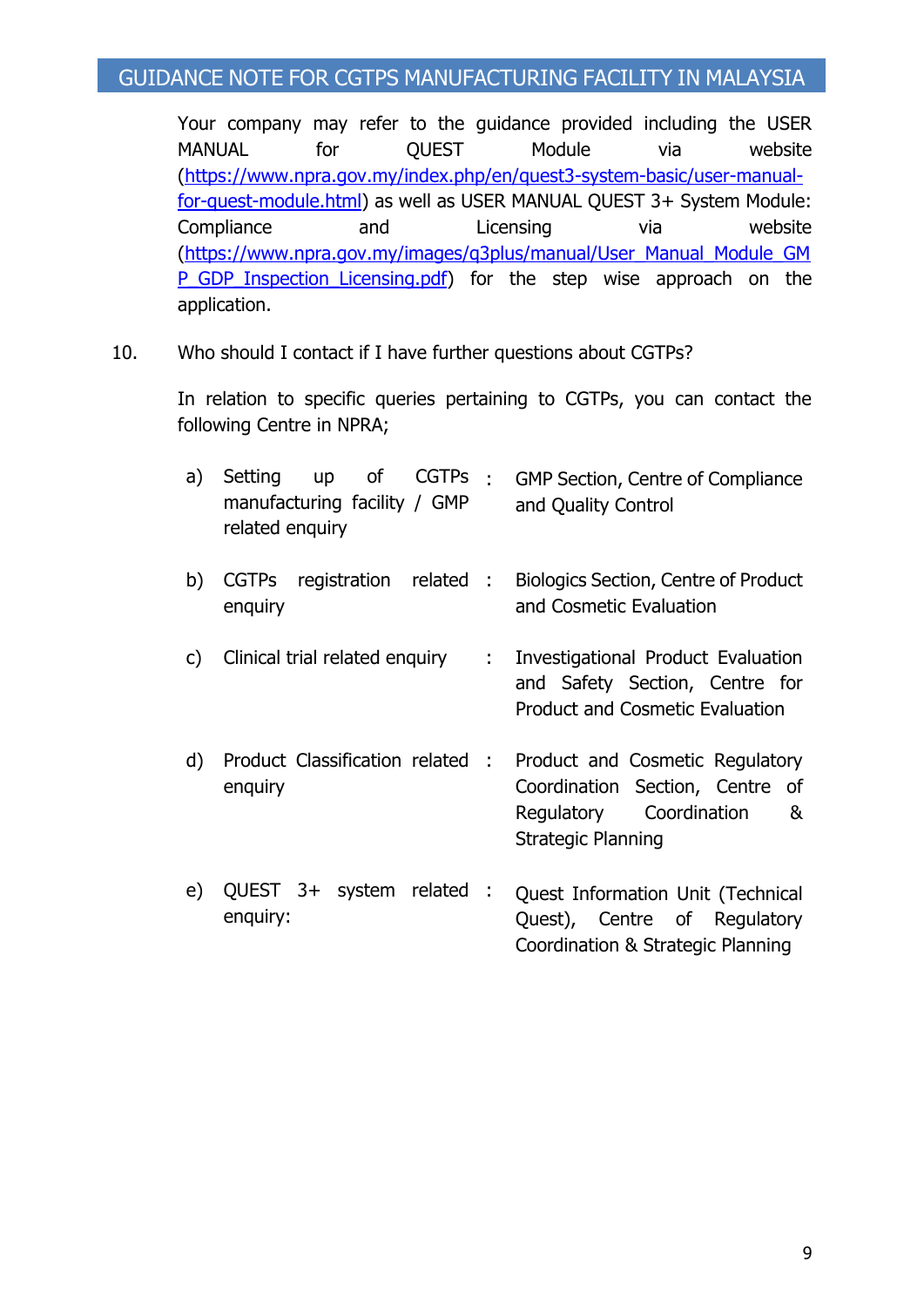### **Figure 1: Flow Chart on Regulatory Process of New CGTPs Manufacturing Facility**

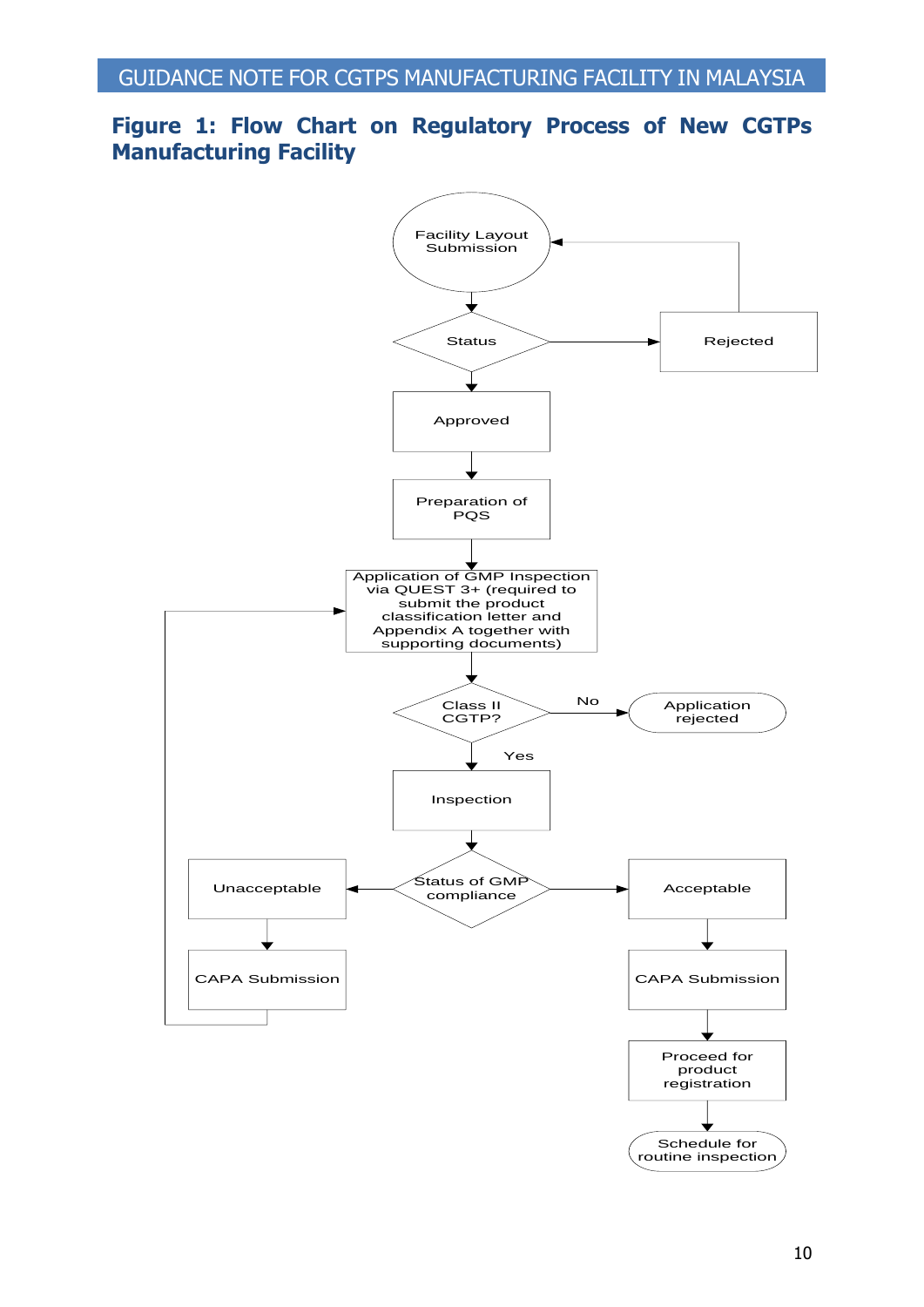#### **APPENDIX A**

#### **PART A COMPANY AND PRODUCT DETAILS**

| <b>COMPANY DETAILS</b>                                  |                                                          |                                                                    |                                     |  |  |  |  |  |  |
|---------------------------------------------------------|----------------------------------------------------------|--------------------------------------------------------------------|-------------------------------------|--|--|--|--|--|--|
| <b>Company Name</b>                                     |                                                          |                                                                    |                                     |  |  |  |  |  |  |
| <b>Company Address</b>                                  |                                                          |                                                                    |                                     |  |  |  |  |  |  |
| <b>Company Entity</b>                                   | Government: $\Box$ Ministry of Health<br>$\Box$          | $\Box$ Non Ministry of Health<br>(Please specify): _               | Private<br>П                        |  |  |  |  |  |  |
| <b>Part I (Type and Purpose of Application):</b>        |                                                          |                                                                    |                                     |  |  |  |  |  |  |
| Type of Inspection:                                     | $\Box$ New Source                                        | Additional source/s<br>П.                                          | Others; (Please specify):<br>□      |  |  |  |  |  |  |
| Type of product registration                            | $\Box$ Stage I Screening                                 | Stage II Screening<br>□                                            | Full dossier<br>П                   |  |  |  |  |  |  |
| Required to be licensed by CKAPS                        | $\square$ Yes                                            | <b>No</b><br>$\Box$                                                |                                     |  |  |  |  |  |  |
| Layout approved by NPRA                                 | □ Yes; Ref No.: ___________________<br>Date of approval: | <b>No</b><br>□                                                     |                                     |  |  |  |  |  |  |
| Part II (Type of source/s):                             |                                                          |                                                                    |                                     |  |  |  |  |  |  |
|                                                         | Product type and source                                  | Product/s name*:                                                   | Product/s active ingredients*;      |  |  |  |  |  |  |
|                                                         | Human and/or animal source                               |                                                                    |                                     |  |  |  |  |  |  |
| *please indicate different<br>product/s name and active | Animal / plant source (non-<br>transgenic)               |                                                                    |                                     |  |  |  |  |  |  |
| ingredients by semi colon (;)<br>respectively           | Biotechnology fermentation / cell<br>П.<br>culture       |                                                                    |                                     |  |  |  |  |  |  |
|                                                         | Virus or bacteria / fermentation / cell<br>culture       |                                                                    |                                     |  |  |  |  |  |  |
|                                                         | Animal sources (transgenic)                              |                                                                    |                                     |  |  |  |  |  |  |
|                                                         | Others; (Please specify):<br>$\Box$                      |                                                                    |                                     |  |  |  |  |  |  |
| Part III [Activities conducted (if applicable)]:        |                                                          |                                                                    |                                     |  |  |  |  |  |  |
|                                                         | Collection<br>П                                          | Processing; such as manipulation,<br>□<br>fermentation, centrifuge | Others; (Please specify):<br>$\Box$ |  |  |  |  |  |  |
|                                                         | Fill and Finish                                          | <b>Quality Control testing</b><br>□                                |                                     |  |  |  |  |  |  |